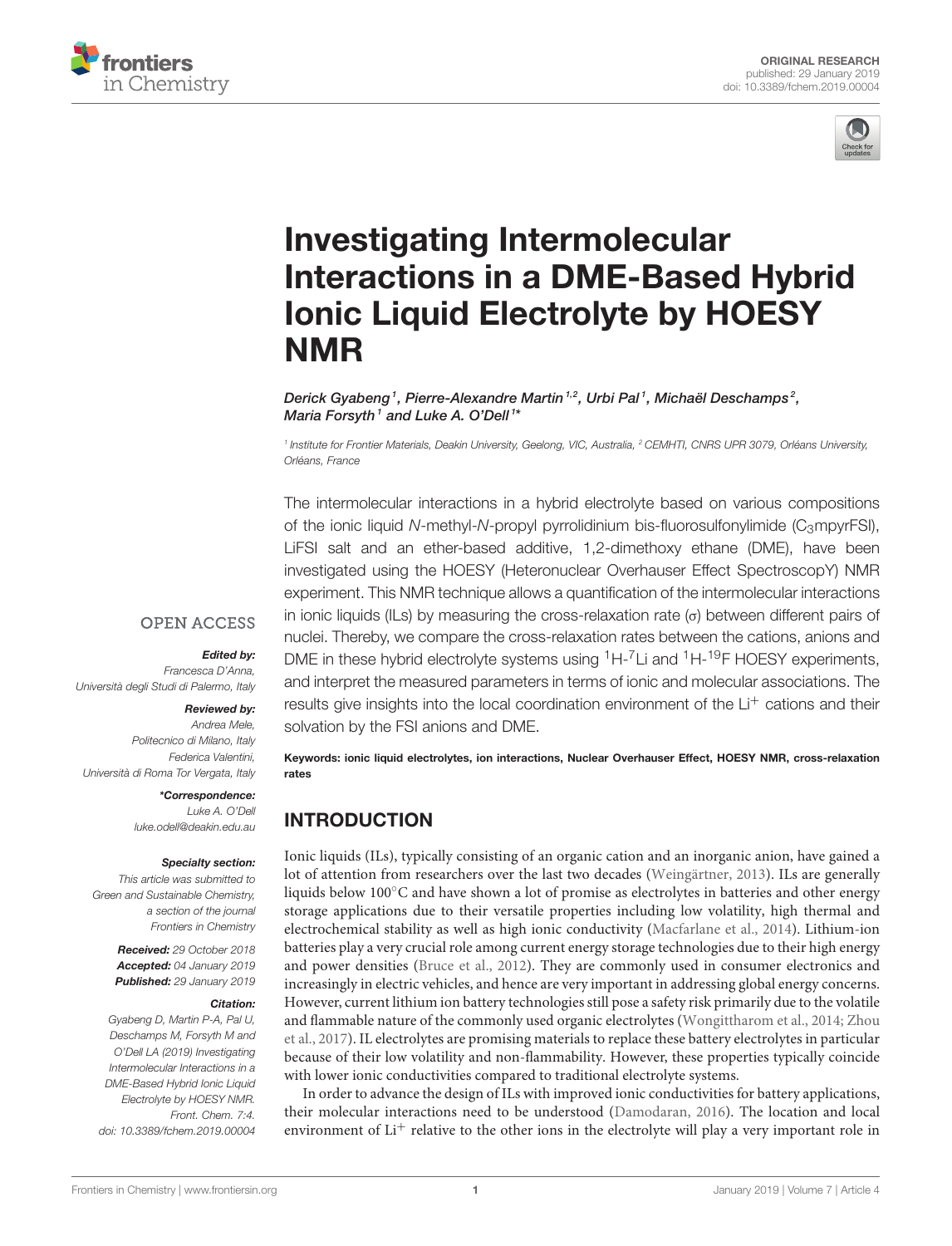the charge transport mechanisms and other processes occurring in the electrolyte [\(Martin et al., 2018b\)](#page-5-5), which will in turn be major factors in determining the overall performance of the device. It is therefore vital to understand the molecular level structure and dynamics of ILs in order to improve their properties by tailoring their structure and composition.

Nuclear magnetic resonance (NMR) spectroscopy is a useful tool that has helped researchers to probe the structure and dynamics of ionic liquids. Pulsed field gradients [\(Pope et al.,](#page-5-6) [2016;](#page-5-6) [Hilder et al., 2017\)](#page-5-7), relaxation measurements (Han et al., [2012;](#page-5-8) [Filippov et al., 2015\)](#page-5-9), and dynamic nuclear polarization [\(Sani et al., 2018\)](#page-5-10) are some NMR techniques that have been used to investigate the structure and dynamics of ILs. Nuclear Overhauser Effect (NOE) based experiments are particularly useful to probe nanostructured arrangements in ILs through the transfer of nuclear spin polarization by crossrelaxation [\(Damodaran, 2016\)](#page-5-4). In particular, the Heteronuclear Overhauser Effect SpectroscopY (HOESY) pulse sequence [\(Lingscheid et al., 2012;](#page-5-11) [Bai et al., 2013;](#page-4-1) [Chiappe et al.,](#page-5-12) [2013;](#page-5-12) [Castiglione et al., 2014,](#page-5-13) [2015;](#page-4-2) [Giernoth et al., 2014;](#page-5-14) [Tripathi and Saha, 2014\)](#page-5-15) has been used to probe the various molecular interactions in ILs and their interactions with other solvents.

In our recent work on HOESY [\(Martin et al., 2018b\)](#page-5-5), we demonstrated the importance of taking into account both the longitudinal relaxation times and self-diffusion coefficients of the nuclear spins when fitting HOESY build-up curves, as well as the normalization of the measured signals to the equilibrium magnetization. This analysis allows the quantitative comparison of NOEs (quantified as cross-relaxation rates) among different ILs, concentrations or temperatures. There have however been controversies regarding the interpretation of the intermolecular NOEs measured using this technique, owing to the fact that the internuclear distances are dependent on both the rotational and translational dynamics of the ions. [Gabl et al. \(2013\)](#page-5-16) proposed that intermolecular NOEs measured between nuclear spins with similar frequencies, such as  ${}^{1}H$  and  ${}^{19}F$ , are sensitive to longer distances than nuclear spins whose frequencies are far apart. Our very recent work corroborates this prediction [\(Martin et al.,](#page-5-17) [2018a\)](#page-5-17), demonstrating the validity of interpreting intermolecular NOEs in terms of distances provided that such effects are taken into consideration.

Herein, we apply the HOESY NMR technique to a class of hybrid ionic liquid electrolytes recently reported [\(Pal et al.,](#page-5-18) [2018\)](#page-5-18) by our group that shows promise for applications in lithium electrochemistry with low polysulfide dissolution that is of importance for Li-S batteries. The addition of DME in these hybrid electrolytes has been shown to increase the relative mobility of the lithium ion through the formation of a chelate compound with lithium. Further understanding of the structure and dynamics in these electrolytes is of interest in terms of their future development. Herein, we quantitatively measure the Overhauser cross-relaxation rates in this DME-based hybrid ionic liquid electrolyte system for the intermolecular heteronuclear spin pairs  $^1\mathrm{H}$  -  $^1\mathrm{P}$  and  $^1\mathrm{H}$  -  $^7\mathrm{Li}.$  The results provide insights into the ionic associations and lithium cation solvation environment via the interactions between the Li+/FSI<sup>−</sup> and the different hydrogen environments on the pyrrolidinium cations and DME molecules.

# EXPERIMENTAL DETAILS

## Sample Preparation

The ionic liquid N-methyl-N-propyl pyrrolidinium bisfluorosulfonylimide (C3mpyrFSI) was purchased from Solvionic (France) with 99.5% purity, 1,2-dimethoxy ethane (DME) was purchased from Sigma-Aldrich with 99.9% purity (anhydrous), and the Li salt of bis-fluorosulfonylimide (LiFSI) was purchased from Nippon Shokubai (Japan) with 99.5% purity and used without further purification. The structures of these compounds are shown in **[Figure 1](#page-2-0)**. These components were mixed together at different molar ratios as specified in **[Table 1](#page-3-0)**. A neat sample of the C3mpyrFSI IL was also studied. All the materials were stored and packed in an Argon filled glove box. For the NMR experiments, the samples were packed in 3 mm capillary tubes inside the glove box to avoid contamination with water. The samples were then flame-sealed externally and inserted into 5 mm NMR tubes with  $D_2O$  as outer layer for field lock and to minimize thermal convection effects.

#### Diffusion Coefficient Measurements

Self-diffusion measurements for  ${}^{1}H$ ,  ${}^{7}Li$ , and  ${}^{19}F$  were performed at 20◦C using a pulsed field gradient stimulated echo NMR pulse sequence with a Bruker Avance III 7.05 T spectrometer equipped with a 5 mm Bruker Diff50 probe with a maximum gradient strength of 3,000 G/cm. The gradient pulse length used in the experiment was 2 ms and the diffusion time was 25 ms. To extract the diffusion coefficients, which are displayed in **[Table 2](#page-3-1)** below, the data were fitted in the Bruker Topspin software using the Stejskal-Tanner equation:

$$
I = I_o \exp\left(-D\gamma^2 g^2 \delta^2 \left(\Delta - \frac{\delta}{3}\right)\right) \tag{1}
$$

where,  $I$  is the observed signal intensity,  $I_0$  is the maximum signal intensity,  $\gamma$  is the gyromagnetic ratio of the nucleus under observation, g is the gradient strength,  $\delta$  is the gradient pulse duration and  $\Delta$  is the diffusion time.

## Longitudinal Relaxation  $(T_1)$  Measurements

Longitudinal relaxation times  $(T_1)$  for <sup>1</sup>H, <sup>7</sup>Li, and <sup>19</sup>F were measured at 20◦C at a magnetic field strength of 11.7 T (500  $MHz$ <sup>1</sup>H frequency) using an inversion recovery pulse sequence and a Bruker Avance III spectrometer equipped with a 5 mm HX solution state probe. The data were fitted to an exponential curve using home-written Maple code.

## Cross-Relaxation Time Measurements

Cross-relaxation rates for  ${}^{7}Li^{-1}H$  and  ${}^{19}F$ -<sup>1</sup>H for each sample were measured at 20◦C using a <sup>1</sup>H-detected HOESY pulse sequence, following an identical procedure to that previously reported [\(Martin et al., 2018a\)](#page-5-17) and with the same NMR spectrometer and probe used for the longitudinal relaxation measurements. Mixing times for the HOESY build-up curves were varied over 22 values ranging from 3.7 ms to 4.5 s and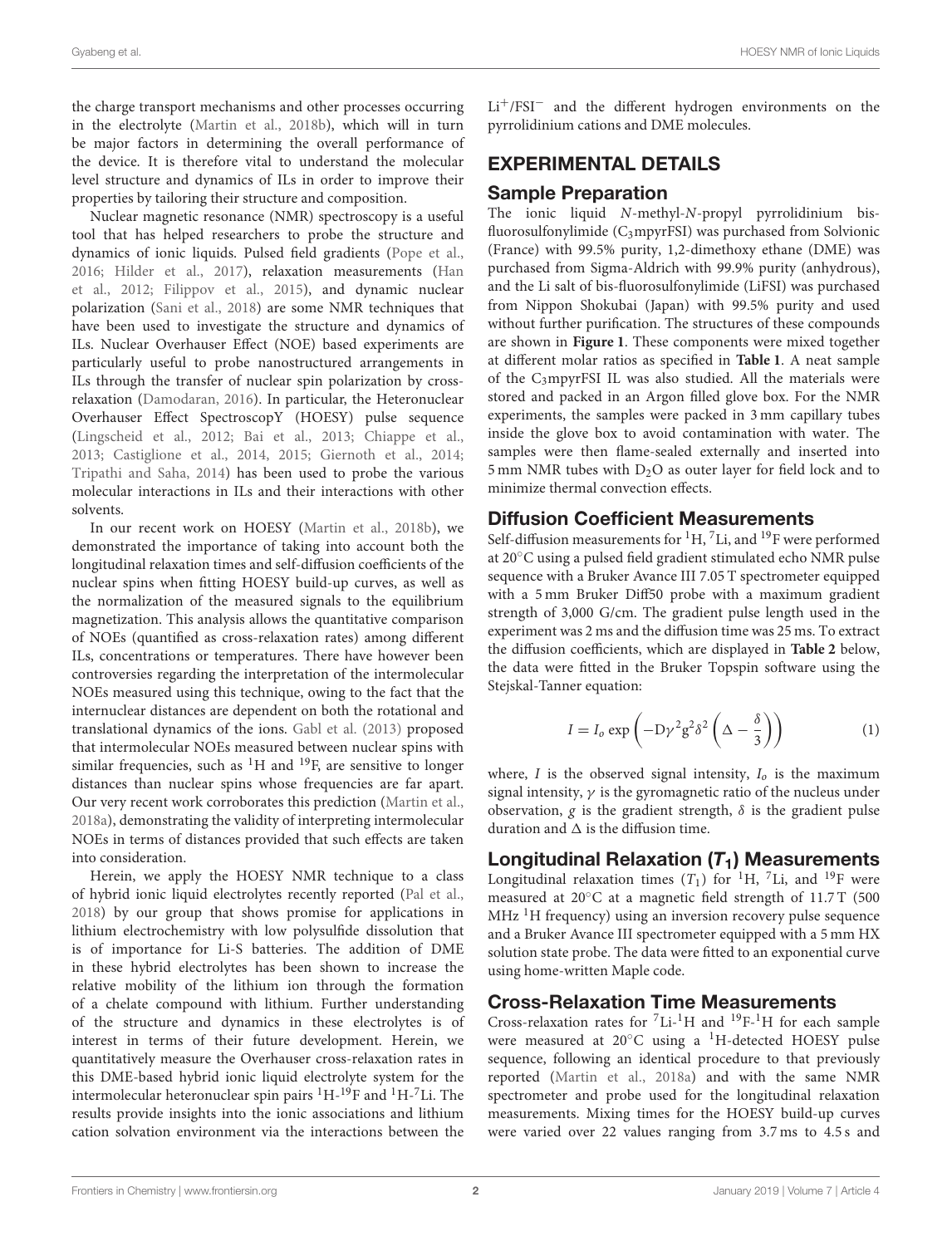

<span id="page-2-0"></span>440 scans were recorded for each mixing time. A recycle delay between 5.0 and 6.0 s was used to ensure quantitative measurements. The HOESY build-up curves were fitted to the following expression with  $\sigma$  (the cross-relaxation rate) as the sole variable:

$$
M(\tau) = M_0 \sigma \frac{2\sinh(K\tau)}{K} e^{-\frac{(R_I + R_S)\tau}{2}} e^{-(D_I + D_S)\gamma_1 \gamma_S g^2 \delta^2 (\Delta - \frac{\delta}{3})} \quad (2)
$$

where  $M(\tau)$  is the observed <sup>1</sup>H signal, M<sub>0</sub> is the thermal equilibrium magnetization of the  ${}^{7}$ Li or  ${}^{19}$ F spin, R<sub>I/S</sub> are the longitudinal relaxation rates of the two spins,  $D<sub>I/S</sub>$  are the diffusion coefficients of the ions containing the spins,  $\gamma_{I/S}$  are the nuclear gyromagnetic ratios, g is the gradient pulse strength, δ the gradient pulse length,  $\Delta$  the delay time between the first and last gradient pulses, and:

$$
K = \frac{\sqrt{R_I^2 - 2R_I R_S + R_S^2 + 4\sigma^2}}{2}
$$
\n(3)

A complete description of the signal normalization and HOESY curve fitting procedure can be found in our previous publication [\(Martin et al., 2018b\)](#page-5-5).

# RESULTS AND DISCUSSION <sup>7</sup>Li-<sup>1</sup>H Cross-Relaxation Rates

The single-pulse excitation  ${}^{1}$ H NMR spectrum of the LiDME-0.5 sample is shown in **[Figure 1D](#page-2-0)** with the peaks assigned according to the structures in **[Figures 1A,B](#page-2-0)**. All of the peaks are wellresolved with the exception of sites  $5$  (the ring  $CH<sub>2</sub>$  protons

closest to the nitrogen on the  $C_3$ mpyr cation) and 7 (the DME methyl protons), which show partial overlap. In the  ${}^{1}H-{}^{7}Li$ HOESY experiments, the observed signals were much weaker, and the HOESY signal from site 5 was found to be generally less intense than that from site 7 in most cases. This made the extraction of the <sup>1</sup>H-7Li cross-relaxation rates of the protons of site 5 from the DME-containing samples extremely difficult. The peak at around 3.8 ppm in the HOESY spectra was therefore fitted to a single cross-relaxation rate assumed to reflect only that of the site 7 protons on the DME molecule. For the  ${}^{1}H-{}^{19}F$ HOESY experiments, higher signal intensities were obtained and these peaks were therefore able to be deconvoluted with separate HOESY build-up curves fitted for sites 5 and 7.

The <sup>7</sup>Li-<sup>1</sup>H cross-relaxation rates ( $\times 10^{-4}$  s<sup>-1</sup>) measured at 20◦C from all three samples are presented in **[Table 3](#page-3-2)**, and example fitted HOESY build-up curves from which these parameters were extracted are shown in **[Figure 2](#page-3-3)**. The larger the value of the cross-relaxation rate, the stronger the NOE interaction between the two spins and this is typically interpreted as a closer average distance between the two nuclei. However, it should be noted here that variations in dynamics (specifically of the internuclear vector) will also play a role in determining the σ-value.

Considering first the interaction between the  $Li<sup>+</sup>$  and the C3mpyr cation in sample LiMDE-0, the largest NOE is observed between the  ${}^{7}$ Li and the methyl proton on the carbon directly attached to the nitrogen site. This is consistent with a previous DNP NMR and molecular dynamics (MD) study of a glassystate LiFSI-containing C<sub>3</sub>mpyrFSI sample in which measured C-Li distances suggested that the lithium cations are preferentially located on the side of the pyrrolidinium ring with this methyl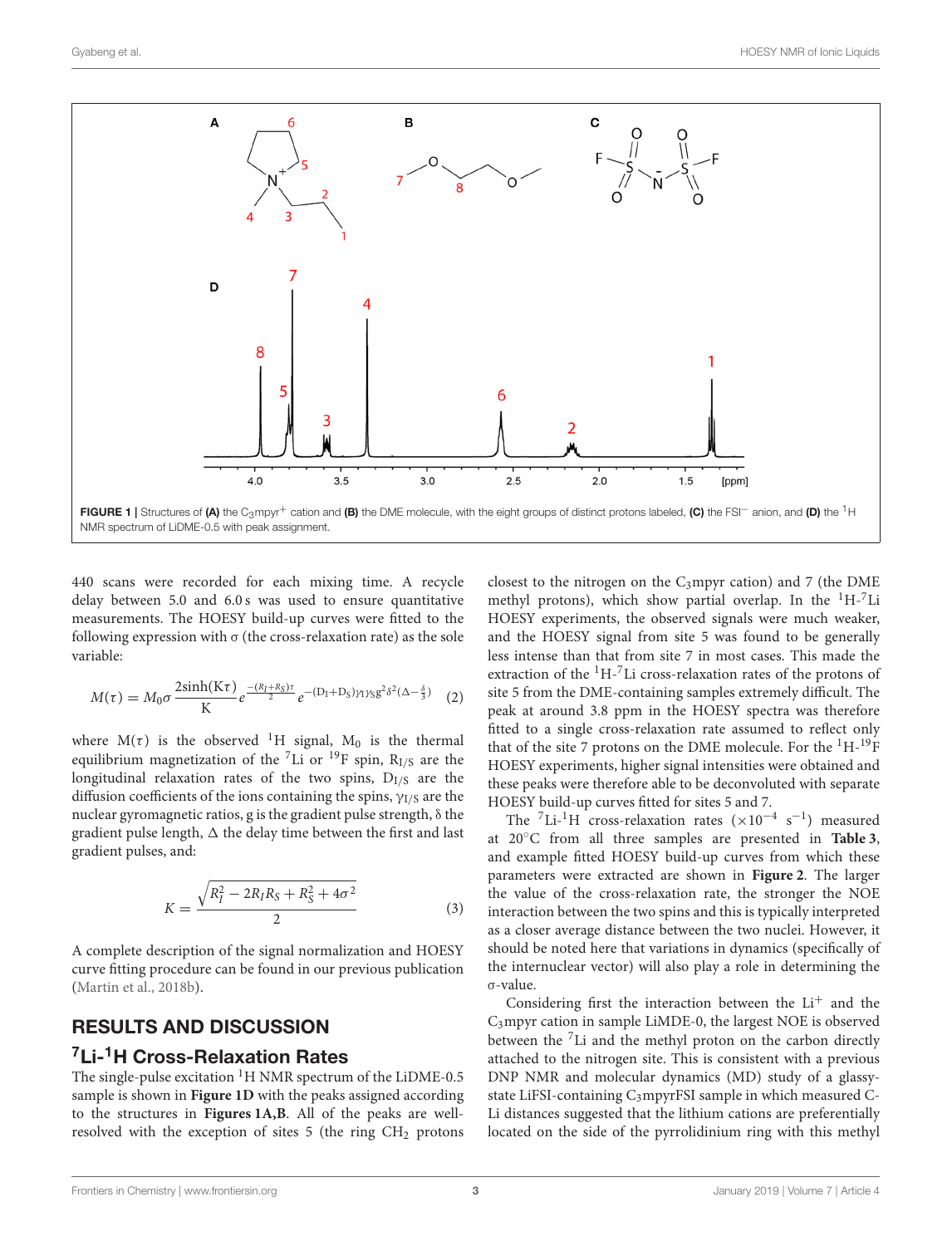<span id="page-3-0"></span>TABLE 1 | Relative molar ratios for the various ions in the hybrid electrolytes studied.

| Sample      | Li <sup>+</sup> | $FSI^-$ | $C_3$ mpyr <sup>+</sup> | <b>DME</b> | Li:DME |  |
|-------------|-----------------|---------|-------------------------|------------|--------|--|
| $LIDME-0$   | 0.25            | 0.50    | 0.25                    | $^{()}$    | 1:0    |  |
| $LIDME-0.5$ | 0.25            | 0.50    | 0.25                    | 0.125      | 1:0.5  |  |
| I iDMF-1    | 0.25            | 0.50    | 0.25                    | 0.25       | 1:1    |  |

<span id="page-3-1"></span>TABLE 2 | Diffusion coefficient values of the various species in the pure IL and hybrid electrolytes, measured at 20◦C.

|                             | D ( $\times$ 10 <sup>-11</sup> )/m <sup>2</sup> .s <sup>-1</sup> |              |                          |                   |  |
|-----------------------------|------------------------------------------------------------------|--------------|--------------------------|-------------------|--|
| Sample                      | <sup>1</sup> H (C <sub>3</sub> mpyr <sup>+</sup> )               | $^1$ H (DME) | $7$ Li(Li <sup>+</sup> ) | $19$ F(FSI $^-$ ) |  |
| Neat C <sub>3</sub> mpyrFSI | 2.63                                                             | -            |                          | 3.11              |  |
| $LIDME-0$                   | 0.41                                                             |              | 0.29                     | 0.30              |  |
| $LIDME-0.5$                 | 0.96                                                             | 0.85         | 0.83                     | 0.93              |  |
| LIDME-1                     | 1.73                                                             | 1.61         | 1.56                     | 1.84              |  |

<span id="page-3-2"></span>**TABLE 3**  $\vert$  <sup>7</sup> Li-<sup>1</sup> H cross-relaxation rates measured from the hybrid electrolytes at 20°<sub>C</sub>

|                |                                                            | $1H-7Li \sigma/10^{-4} s^{-1}$ |           |         |  |
|----------------|------------------------------------------------------------|--------------------------------|-----------|---------|--|
| Peak number    | <b>Site</b>                                                | LIDME-0                        | LIDME-0.5 | LIDME-1 |  |
| 1              | Cation N-CH <sub>2</sub> -CH <sub>2</sub> -CH <sub>3</sub> | 0.46                           | 2.04      | 1.52    |  |
| 2              | Cation N-CH <sub>2</sub> -CH <sub>3</sub> -CH <sub>3</sub> | 0.44                           | 0.41      | 0.35    |  |
| З              | Cation N- $CH_2$ -CH <sub>2</sub> -CH <sub>3</sub>         | 0.43                           | 0.36      | 0.27    |  |
| $\overline{4}$ | Cation N- $CH_3$                                           | 1.79                           | 1.82      | 1.41    |  |
| 5              | Cation ring N-CH <sub>2</sub> -CH <sub>2</sub>             | 0.51                           | $\star$   | $\star$ |  |
| 6              | Cation ring N-CH <sub>2</sub> -CH <sub>2</sub>             | 0.56                           | 0.66      | 0.51    |  |
| 7              | DME CH <sub>3</sub>                                        |                                | 5.41      | 18.5    |  |
| 8              | DME CH <sub>2</sub>                                        |                                | 16.0      | 37.2    |  |

Uncertainties in these values are estimated at  $\pm$  10%. Values for peak 5 could not be obtained from the samples containing DME due to low intensity and overlap with peak 7.

group [\(Sani et al., 2018\)](#page-5-10). The smallest NOEs are observed for the protons on the propyl chain. Interestingly, upon addition of DME to this system, the NOEs between the lithium and the various sites on the  $C_3$ mpyr cation remain roughly the same, with the notable exception of the terminal methyl protons on the propyl chain (site 1), which show a significant increase in the cross relaxation rate.

With regards to the interactions between the  $Li<sup>+</sup>$  cations and DME molecules, the σ-values in **[Table 3](#page-3-2)** show Li-DME NOEs that are larger by an order of magnitude or more than the  $Li-C<sub>3</sub>mpyr$ NOEs. This could be expected given the solvation of the Li<sup>+</sup> cations by the ether oxygen groups of the DME molecules, as well as the fact that DME is a neutral molecule and hence will not show any charge repulsion from the Li. LiDME-1 shows the highest Li-DME NOEs and the lowest Li-C<sub>3</sub>mpyr NOEs (with the exception of the propyl CH<sup>3</sup> group). It can be noted here that the diffusion coefficients of the Li<sup>+</sup> and FSI<sup>−</sup> ions are very similar in LiDME-0 (**[Table 2](#page-3-1)**) indicating strong solvation of the lithium cations by the anions, but with the addition of DME the diffusion coefficient





of the Li<sup>+</sup> is closer to that of the DME molecules while the FSI anions diffuse faster. In combination with the HOESY results, this suggests that the DME solvates the  $Li<sup>+</sup>$  by displacing (at least partially) the FSI<sup>-</sup> ions. The solvation of the  $Li<sup>+</sup>$  by the DME molecules and the displacement of the FSI anions around the Li<sup>+</sup> means that there will be more repulsion between the Li and the C3mpyr (e.g., a Li-DME-FSI cluster will have a net neutral charge compared to an  $Li(FSI)_2^-$  cluster that will be more attracted to the  $C_3$ mpyr), and this can explain the reduced Li- $C_3$ mpyr NOEs as the DME concentration increases. It was not possible to obtain reliable <sup>7</sup>Li-<sup>1</sup>H cross-relaxation rates for the CH<sub>2</sub> on the IL cation ring near  $N^+$  because it strongly overlaps with the terminal DME proton peak. Finally, the Li-DME NOEs are stronger for the  $CH<sub>2</sub>$  protons on the DME molecule than for the  $CH<sub>3</sub>$  protons. This may reflect the conformation of the DME molecule when solvating the lithium, however, the different dynamics of the two groups of protons (e.g., the rotation of the methyl group) may also play a role in the different NOE efficiencies.

# <sup>19</sup>F-1H Cross-Relaxation Rates

<span id="page-3-3"></span>shown in [Figure 1](#page-2-0)).

The cross-relaxation rates extracted from <sup>19</sup>F-<sup>1</sup>H HOESY buildup curves are displayed in **[Table 4](#page-4-3)**, including values obtained from the neat C<sub>3</sub>mpyrFSI IL (without LiFSI) for comparison. These values give insights into the interactions between the FSI anions and the  $C_3$ mpyr<sup>+</sup> cation/DME species, and once again we make the assumption that larger NOEs reflect closer average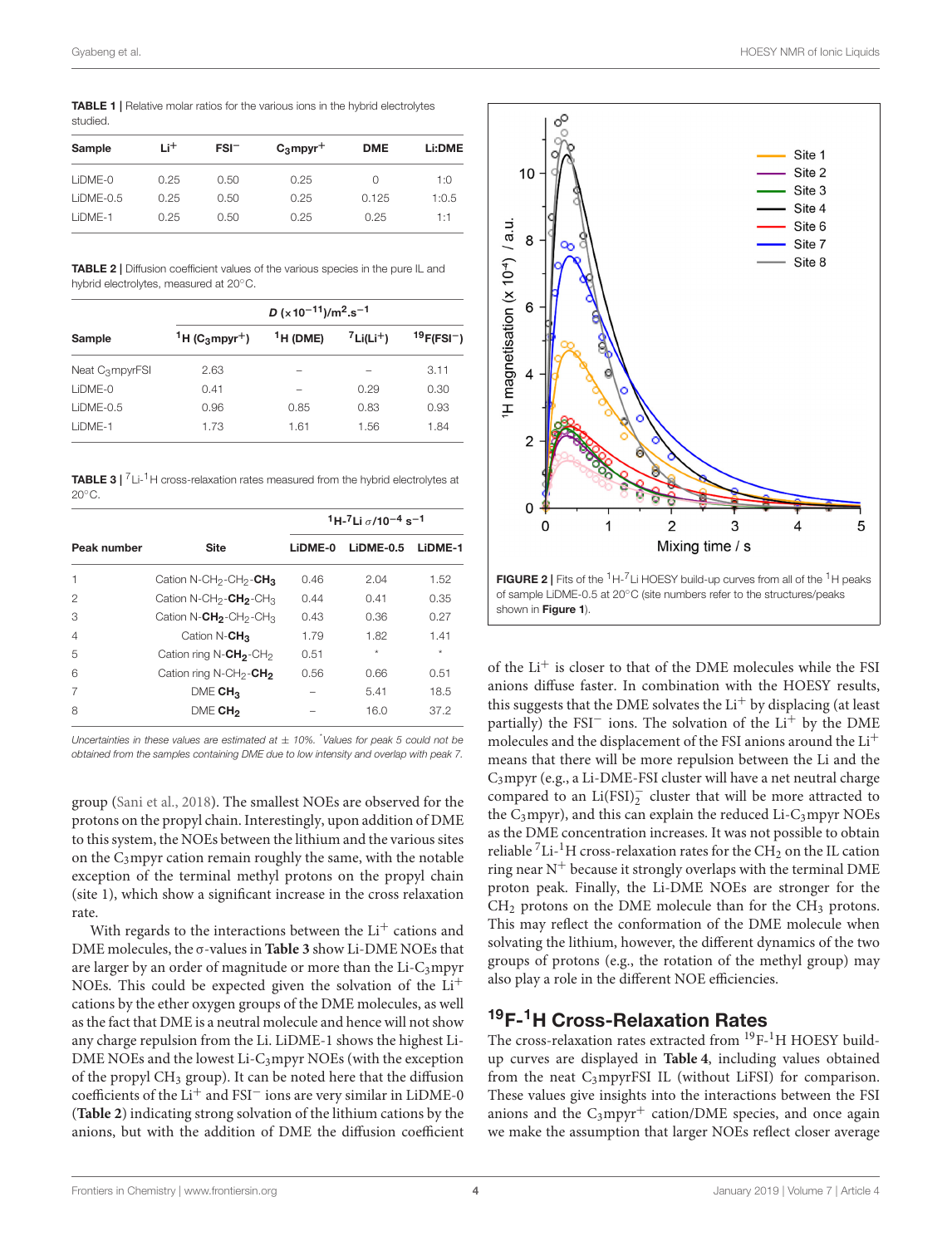<span id="page-4-3"></span>

| <b>TABLE 4</b>   ${}^{1}H-{}^{19}F$ cross-relaxation rates measured from the neat C <sub>3</sub> mpyrFSI |
|----------------------------------------------------------------------------------------------------------|
| ionic liquid and the three hybrid electrolyte samples at 20°C.                                           |

| Peak<br>number | <b>Site</b>                                                | $1H-19F$ $\sigma$ /10 <sup>-4</sup> s <sup>-1</sup> |      |                                   |       |
|----------------|------------------------------------------------------------|-----------------------------------------------------|------|-----------------------------------|-------|
|                |                                                            |                                                     |      | Neat IL LIDME-0 LIDME-0.5 LIDME-1 |       |
|                | Cation N-CH <sub>2</sub> -CH <sub>2</sub> -CH <sub>3</sub> | 1.67                                                | 8.62 | 7.79                              | 2.46  |
| 2              | Cation N-CH <sub>2</sub> -CH <sub>2</sub> -CH <sub>3</sub> | 3.05                                                | 7.64 | 4.34                              | 1.91  |
| З              | Cation N- $CH_2$ -CH <sub>2</sub> -CH <sub>3</sub>         | 3.81                                                | 8.04 | 5.14                              | 2.41  |
| 4              | Cation N-CH <sub>3</sub>                                   | 16.1                                                | 16.7 | 17.5                              | 7.92  |
| 5              | Cation ring N-CH <sub>2</sub> -CH <sub>2</sub>             | 3.51                                                | 6.48 | 2.67                              | 1.27  |
| 6              | Cation ring N-CH <sub>2</sub> -CH <sub>2</sub>             | 1.12                                                | 6.39 | 3.97                              | 1.27  |
|                | DME CH <sub>3</sub>                                        |                                                     |      | 21.8                              | 10.09 |
| 8              | DME CH <sub>2</sub>                                        |                                                     |      | 38.4                              | 12.02 |

Uncertainties in these values are estimated at  $\pm 10\%$ 

distances between these anions and the different proton sites. In the neat IL, the  $^{19}F^{-1}H$  cross-relaxation rate is largest for the N-CH<sup>3</sup> group and the values decrease as the proton sites become more distant from this central nitrogen site. This can be interpreted in terms of the localized positive charge at this region of the cation which acts to attract the FSI anions. Upon addition of the LiFSI salt (i.e., sample LiDME-0), the σ-values increase for all proton sites. Rather than a net increase in the  $FSI-C_3mpyr$ interaction strength, we interpret this as being due to a change in the overall dynamics of the system, as it is well known that adding lithium salts to ionic liquids results in a significant increase in viscosity [\(Bose et al., 2018\)](#page-4-4). This phenomenon is confirmed by the decrease in diffusion coefficients of both ions by around an order of magnitude upon the addition of LiFSI salt in LiDME-0 as shown in **[Table 2](#page-3-1)**. The LiDME-0 sample also shows the largest  $19F-1H$  NOE for the N-CH<sub>3</sub> protons which is again consistent with the picture established by DNP NMR and MD simulations [\(Sani et al., 2018\)](#page-5-10) of a negatively charged  $Li(FSI)_{n}$  cluster existing close to this part of the cation.

Upon addition of DME to this system, the σ-values can be seen to decrease overall, and once again this can be attributed at least in part to a reduction in the sample viscosity and an increase in the overall dynamics of the liquid (reflected also by an increase in the diffusion coefficients in **[Table 2](#page-3-1)**). With regards to the FSI-C3mpyr interactions, the overall trends remain similar to the LiDME-0 sample with the strongest interaction still being between the FSI and the N-CH<sup>3</sup> group. The fact that the interaction between the FSI anions and the terminal methyl group on the propyl chain of the cation does not appear to increase upon DME addition suggests that the increased interactions between the lithium cations and this particular group

## **REFERENCES**

- <span id="page-4-1"></span>Bai, T., Ge, R., Gao, Y., Chai, J., and Slattery, J. M. (2013). The effect of water on the microstructure and properties of benzene/[Bmim][AOT]/[Bmim][BF4] microemulsions. Phys. Chem. Chem. Phys. 15, 19301–19311. doi: [10.1039/c3cp53441c](https://doi.org/10.1039/c3cp53441c)
- <span id="page-4-4"></span>Bose, P., Deb, D., and Bhattacharya, S. (2018). Ionic liquid based nanofluid electrolytes with higher lithium salt

may be due to the presence of  $Li(DME)_n$  clusters. However, the much larger  $^{19}F^{-1}H$  NOE values observed for the protons on the DME molecules strongly indicate the presence of lithium cations that are simultaneously solvated by both FSI and DME. MD simulations are currently being carried out on this system and should help with the further interpretation of these NOE values.

## **CONCLUSIONS**

We have measured  ${}^{7}$ Li- ${}^{1}$ H and  ${}^{19}$ F- ${}^{1}$ H Overhauser crossrelaxation rates from several pyrrolidinium-based ionic liquid electrolytes containing lithium salt and the 1,2-dimethoxy ethane additive in different ratios. These parameters allow a quantitative comparison of the interactions of the Li<sup>+</sup> and FSI<sup>−</sup> ions with the IL cation and DME molecules in the different electrolytes. Both FSI-C3mpyr and Li-C3mpyr NOEs decrease overall as the DME content increases. The Li-DME and FSI-DME NOEs were found to be the largest, indicating the solvation of  $Li<sup>+</sup>$  by both of these species. Strong FSI-DME NOEs indicate simultaneous solvation of a  $Li^+$  by both DME and FSI. Li-C<sub>3</sub>mpyr and FSI- $C_3$ mpyr interactions were strongest for the N-CH<sub>3</sub> protons which is consistent with a previous study that concluded that  $\rm Li(FSI)_n^-$  clusters preferentially locate close to that region of the cation [\(Sani et al., 2018\)](#page-5-10). The measured diffusion coefficients assisted greatly in interpreting the NOE values, providing additional evidence for ion associations while also reflecting composition-dependent changes in the overall dynamics that affect the sizes of the measured NOE values. These results help to quantify the ionic interactions and the role that the additive 1,2 dimethoxy ethane plays in the ionic liquid N-methyl-N-propyl pyrrolidinium bis-fluorosulfonylimide. Further measurements as a function of temperature, along with the correlation to molecular dynamics simulation data, will allow a more detailed interpretation of these cross-relaxation rates, and such work is currently underway.

## AUTHOR CONTRIBUTIONS

DG carried out the experiments, data analysis and interpretation, and wrote the paper. P-AM, UP, MD, MF, and LO contributed to the interpretation of the results and edited the paper.

## ACKNOWLEDGMENTS

The Australian Research Council is acknowledged for funding Deakin's NMR facility through LIEF grant LE110100141. This work was partially supported by the Australia-India Strategic Research Fund (AISRF, grant agreement number 48515).

concentration for high-efficiency, safer, lithium metal batteries. J. Power Sour. [406, 176–184. doi: 10.1016/j.jpowsour.2018.](https://doi.org/10.1016/j.jpowsour.2018.10.050) 10.050

- <span id="page-4-0"></span>Bruce, P. G., Freunberger, S. A., Hardwick, L. J., and Tarascon, J. M. (2012). Li–O<sup>2</sup> and Li–S batteries with high energy storage. Nat. Mater. 11, 19–29. doi: [10.1038/nmat3191](https://doi.org/10.1038/nmat3191)
- <span id="page-4-2"></span>Castiglione, F., Appetecchi, G. B., Passerini, S., Panzeri, W., Indelicato, S., and Mele, A. (2015). Multiple points of view of heteronuclear NOE: long range vs